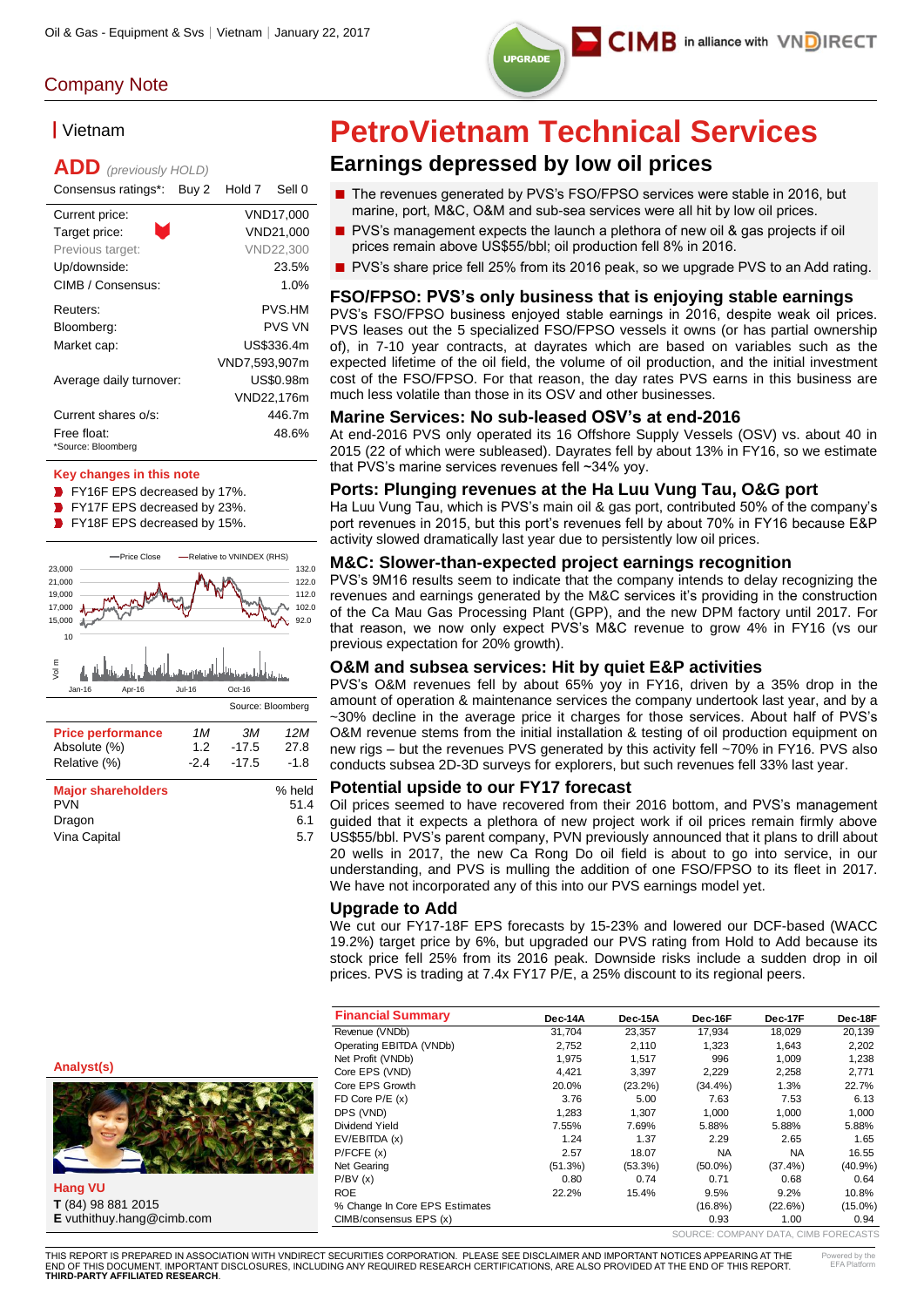# **Earnings depressed by low oil prices**

### **FY17 forecast**

We expect flat revenue and earnings growth for PVS in FY17, and lowered our previous net profit forecast by 23% due to the impact of low oil prices on the company, which is Vietnam's leading oil services provider.

#### **Port**

We expect PVS's revenues to grow 8% this year, driven by: 1) ~10% growth in the revenues of the non E&P related ports PVS owns, including Phu My, Hon La, Dinh Vu, and Dung Quat, and 2) flat growth in the revenues of Ha Luu Vung Tau, which is Vietnam's primary port for offshore E&P activity. We expect Ha Luu Vung Tau revenues to recover from 2H17.

#### **Operation & Maintenance (O&M)**

We expect PVS's O&M revenue to grow 10% in 2017, driven by: 1) a recovery in services prices, which fell by 65% in 2016 due to low oil prices, and 2) the possibility of a new maintenance contract at the Nghi Son refinery.

#### **Mechanics & Construction (M&C)**

We expect flat M&C revenue growth in 2017, with revenues attributable to the following major projects: 1) Cau Mau Gas Processing Plant (VND1,100bn), 2) DPM fertilizer factory capacity expansion (VND2,700bn), 3) the Daman offshore platform project for ONGC (VND2,000bn), and 4) other projects related to new oil wells for PVN (VND3,000bn).

#### **Marine, FSO/FPSO, Seismic and subsea services**

We expect flat growth in the aggregate revenues of PVS's marine, FSO/FPSO and seismic & subsea services businesses in 2017.

Day rates in the marine business are likely to remain stable and the PVS's off shore vehicle (OSV) fleet is already operating at a 90% utilization rate, while day rates in the **FSO/FPSO** business are inherently stable, as discussed above. Regarding PVS's Sub-sea services business, the increases (and decreases) in the revenues this business generates typically lag movements in oil prices, so we would have expected revenues in this business to continue falling in 2017. However, the government aims to increase Vietnam's oil & gas reserves by about 15m tons in 2017, so revenues for this service category are likely to remain unchanged from last year.

| <b>Figure 1: Earnings revision</b> |        |        |            |          |        |            |          |        |            |                                |
|------------------------------------|--------|--------|------------|----------|--------|------------|----------|--------|------------|--------------------------------|
| <b>VNDbn</b>                       |        |        | 2016F      |          |        | 2017F      |          |        | 2018F      |                                |
|                                    | 2015   | Old    | <b>New</b> | % Change | Old    | <b>New</b> | % Change | Old    | <b>New</b> | % Change                       |
| Revenue                            | 23.357 | 21.031 | 17.934     | $-14.7%$ | 21.817 | 18,029     | $-17.4%$ | 23.735 | 20,139     | $-15.2%$                       |
| <b>EBITDA</b>                      | 2.110  | .661   | 1.323      | $-20.4%$ | 2,100  | 1,643      | $-21.7%$ | 2,535  | 2,202      | $-13.1%$                       |
| Operating profit                   | l,180  | 509    | 171        | $-66.4%$ | 801    | 344        | $-57.0%$ | 1,022  | 689        | $-32.5%$                       |
| Core-net profit                    | 1,517  | 1,197  | 996        | $-16.8%$ | 1,303  | 1,009      | $-22.6%$ | .456   | 1,238      | $-15.0%$                       |
|                                    |        |        |            |          |        |            |          |        |            | SOURCES: CIMB. COMPANY REPORTS |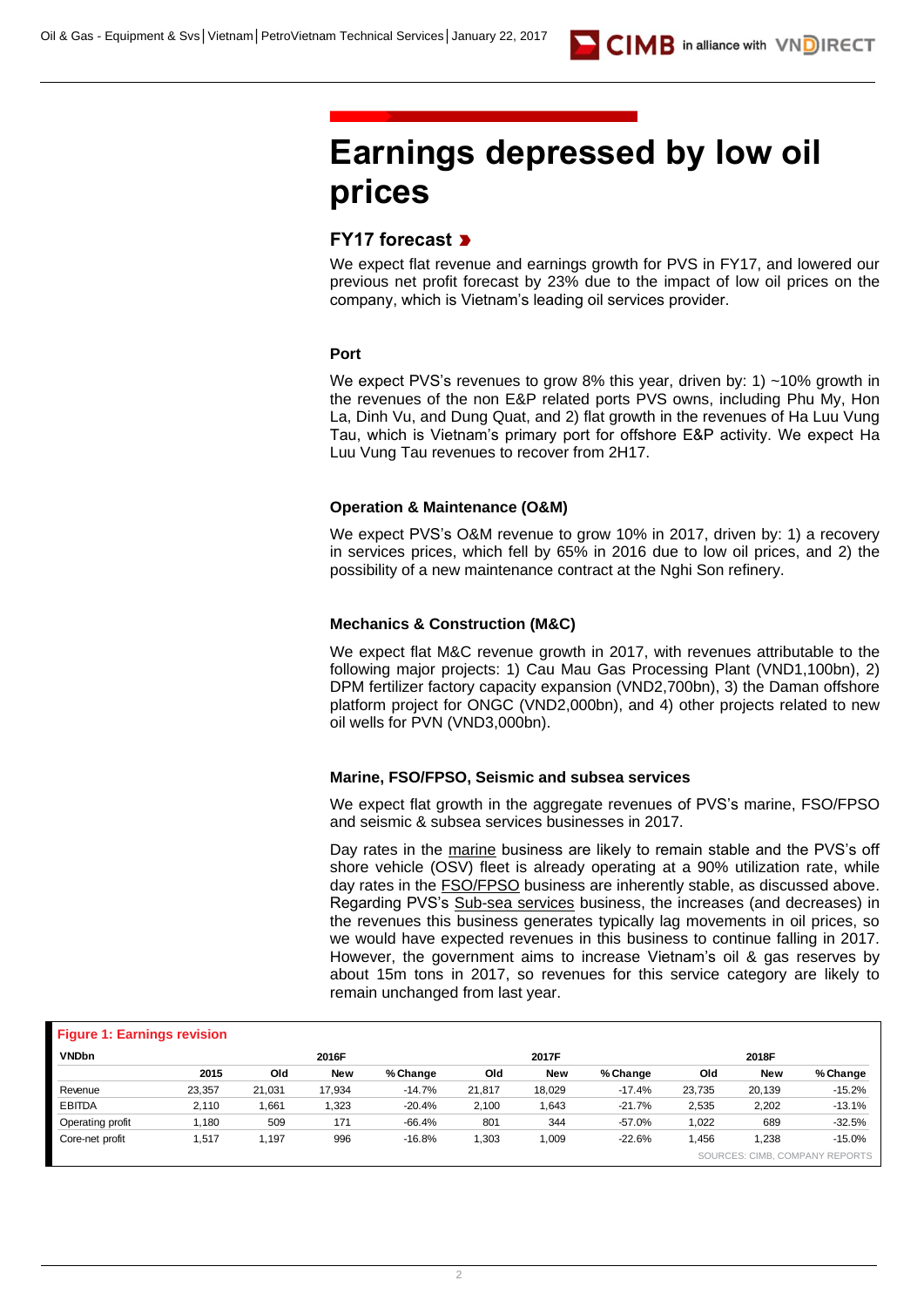

## **Upgrade to Add**

We cut our FY17-18F EPS forecasts by 15-23% and our DCF-based target price (WACC 19.2%) by 6% due to the impact of low oil prices on PVS's earnings. However, we upgrade PVS from Hold to Add because the stock fell by about 25% since Aug following the company's announcement of poor 3Q16 results. Potential catalysts include higher oil prices and good progress with PVS's existing order book of projects. Downside risks include the possibility of a sudden, significant drop in oil prices.

| <b>Figure 2: Peer comparison</b> |                  |                           |                        |              |                |              |                                |         |
|----------------------------------|------------------|---------------------------|------------------------|--------------|----------------|--------------|--------------------------------|---------|
| Company                          | <b>Bloomberg</b> | <b>MktCap</b><br>(US\$bn) | 2017 EPS<br>growth (%) | 2017 PER (x) | 2017 Yield (%) | 2017 P/B (x) | 2017 EV/EBITDA (x) Gearing (%) | 2017    |
| <b>Ezion Holdings</b>            | EZI SP           | 570                       | 131.5                  | 9.0          | 0.0            | 0.4          | 7.4                            | 83.2    |
| <b>CSE Global</b>                | CSE SP           | 167                       | 0.7                    | 10.2         | 5.9            | 0.9          | 4.5                            | $-34.9$ |
| <b>Mermaid Maritime</b>          | MMT SP           | 183                       | $-11.0$                | 10.2         | 0.0            | 0.5          | 2.5                            | $-0.1$  |
| PetroVietnam Technical Services  | <b>PVS VN</b>    | 340                       | 1.3                    | 7.4          | 6.0            | 0.7          | 2.6                            | $-37.4$ |
|                                  |                  |                           |                        |              |                |              | SOURCES: CIMB. COMPANY REPORTS |         |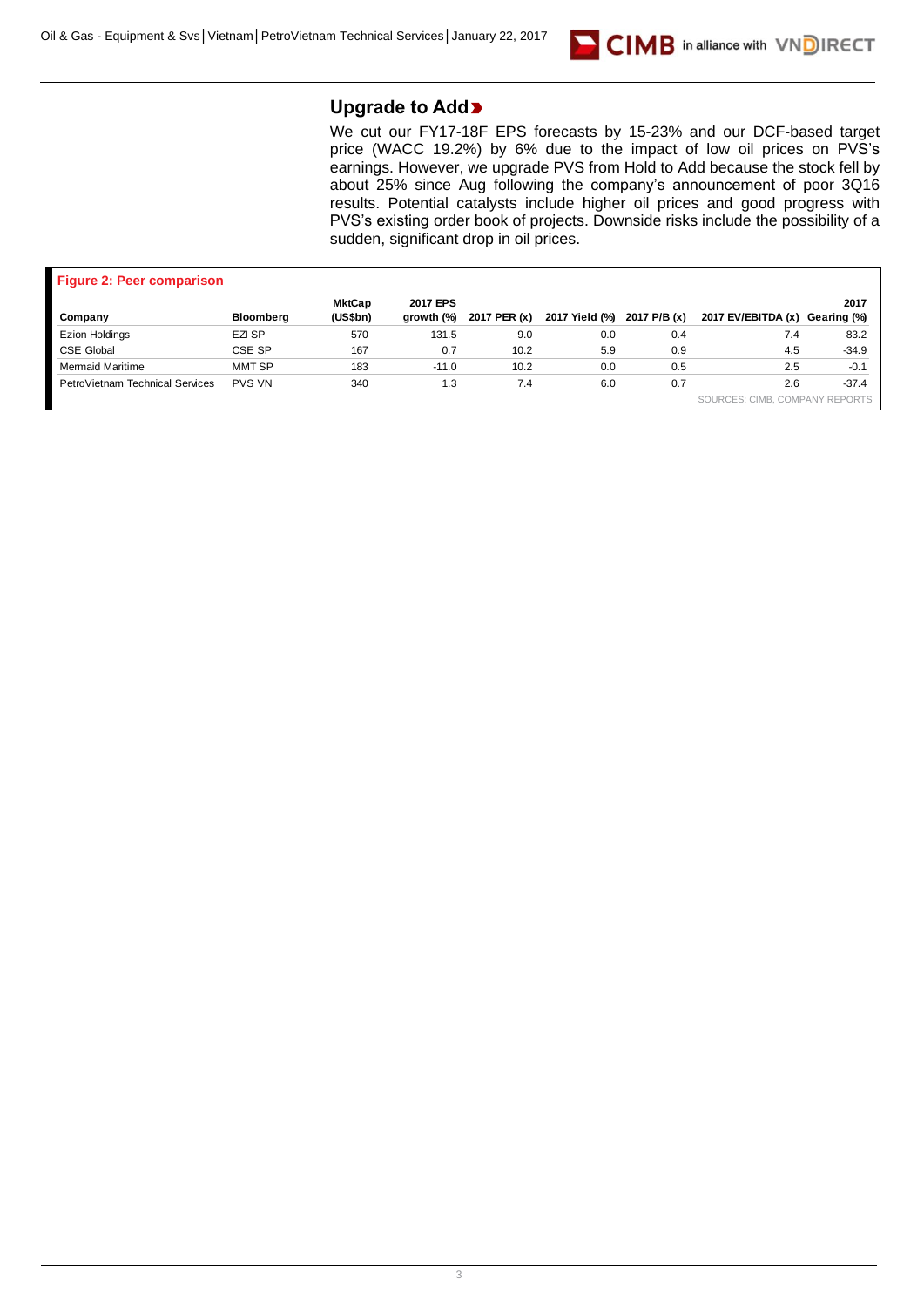

## **BY THE NUMBERS**



#### **Profit & Loss**

| (VNDb)                                    | Dec-14A | Dec-15A | Dec-16F  | Dec-17F  | Dec-18F  |
|-------------------------------------------|---------|---------|----------|----------|----------|
| <b>Total Net Revenues</b>                 | 31,704  | 23,357  | 17,934   | 18,029   | 20,139   |
| <b>Gross Profit</b>                       | 3,577   | 3,105   | 2,094    | 2,415    | 2,980    |
| <b>Operating EBITDA</b>                   | 2,752   | 2,110   | 1,323    | 1,643    | 2,202    |
| Depreciation And Amortisation             | (983)   | (930)   | (1, 151) | (1,299)  | (1, 513) |
| <b>Operating EBIT</b>                     | 1,769   | 1,180   | 171      | 344      | 689      |
| Financial Income/(Expense)                | 25      | (0)     | 96       | 65       | 82       |
| Pretax Income/(Loss) from Assoc.          | 544     | 753     | 759      | 757      | 757      |
| Non-Operating Income/(Expense)            | 206     | 82      | 124      | $\Omega$ | $\Omega$ |
| Profit Before Tax (pre-El)                | 2.544   | 2,015   | 1,150    | 1,167    | 1,529    |
| <b>Exceptional Items</b>                  |         |         |          |          |          |
| <b>Pre-tax Profit</b>                     | 2.544   | 2,015   | 1,150    | 1,167    | 1,529    |
| Taxation                                  | (553)   | (522)   | (230)    | (233)    | (306)    |
| Exceptional Income - post-tax             |         |         |          |          |          |
| <b>Profit After Tax</b>                   | 1,991   | 1.494   | 920      | 933      | 1,223    |
| Minority Interests                        | (16)    | 24      | 75       | 75       | 15       |
| <b>Preferred Dividends</b>                |         |         |          |          |          |
| FX Gain/(Loss) - post tax                 |         |         |          |          |          |
| Other Adjustments - post-tax              |         |         |          |          |          |
| <b>Net Profit</b>                         | 1.975   | 1,517   | 996      | 1.009    | 1,238    |
| <b>Recurring Net Profit</b>               | 1,975   | 1,517   | 996      | 1,009    | 1,238    |
| <b>Fully Diluted Recurring Net Profit</b> | 1,975   | 1,517   | 996      | 1,009    | 1,238    |

#### **Cash Flow**

| (VNDb)                           | Dec-14A  | Dec-15A | Dec-16F  | Dec-17F  | Dec-18F  |
|----------------------------------|----------|---------|----------|----------|----------|
| <b>EBITDA</b>                    | 2.752    | 2.110   | 1.323    | 1.643    | 2,202    |
| Cash Flow from Invt. & Assoc.    | 390      | 576     | 26       | 52       | 130      |
| Change In Working Capital        | 1.090    | (776)   | 58       | (837)    | 367      |
| (Incr)/Decr in Total Provisions  | (41)     | 388     |          |          |          |
| Other Non-Cash (Income)/Expense  |          | (10)    |          |          |          |
| <b>Other Operating Cashflow</b>  | 62       | (77)    | 88       | (34)     | (39)     |
| Net Interest (Paid)/Received     | 18       | (6)     | 133      | 100      | 121      |
| <b>Tax Paid</b>                  | (509)    | (443)   | (230)    | (233)    | (306)    |
| <b>Cashflow From Operations</b>  | 3,761    | 1,762   | 1,398    | 690      | 2,476    |
| Capex                            | (270)    | (735)   | (1, 162) | (1,638)  | (1, 322) |
| Disposals Of FAs/subsidiaries    | 9        | 6       |          |          |          |
| Acq. Of Subsidiaries/investments | (4)      | (446)   |          |          |          |
| Other Investing Cashflow         | 141      | 260     |          |          |          |
| <b>Cash Flow From Investing</b>  | (124)    | (915)   | (1, 162) | (1,638)  | (1, 322) |
| Debt Raised/(repaid)             | (746)    | (428)   | (537)    | (343)    | (695)    |
| Proceeds From Issue Of Shares    |          |         |          |          |          |
| Shares Repurchased               |          |         |          |          |          |
| Dividends Paid                   | (573)    | (584)   | (447)    | (447)    | (447)    |
| <b>Preferred Dividends</b>       |          |         |          |          |          |
| <b>Other Financing Cashflow</b>  |          |         |          |          |          |
| <b>Cash Flow From Financing</b>  | (1, 319) | (1,011) | (983)    | (790)    | (1, 141) |
| <b>Total Cash Generated</b>      | 2.318    | (164)   | (748)    | (1,737)  | 12       |
| <b>Free Cashflow To Equity</b>   | 2,891    | 420     | (301)    | (1, 291) | 459      |
| <b>Free Cashflow To Firm</b>     | 3,740    | 924     | 287      | (906)    | 1,173    |

SOURCE: CIMB RESEARCH, COMPANY DATA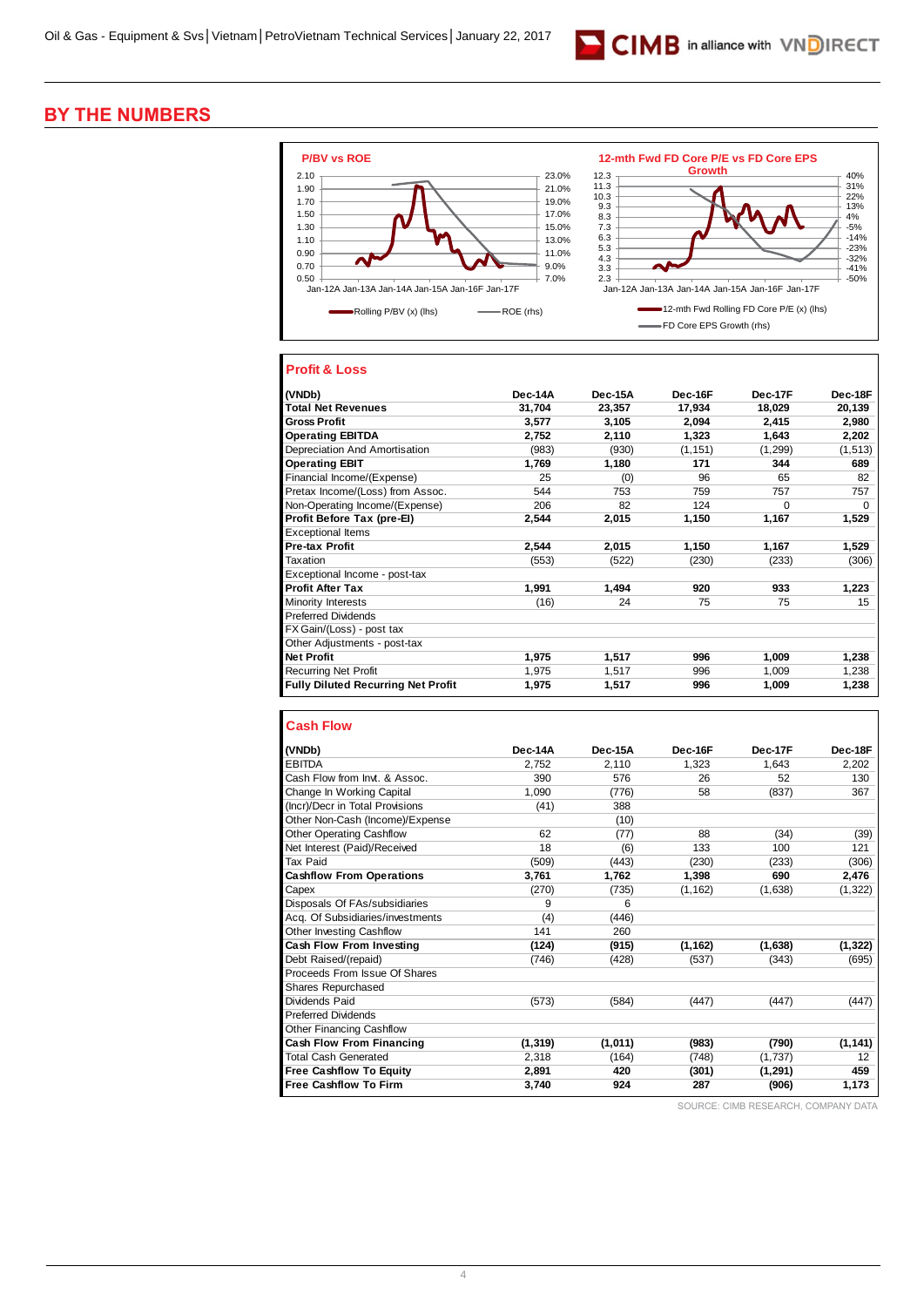# CIMB in alliance with VNDIRECT

#### **BY THE NUMBERS…** cont'd

| <b>Balance Sheet</b>                       |          |          |          |              |         |
|--------------------------------------------|----------|----------|----------|--------------|---------|
| (VNDb)                                     | Dec-14A  | Dec-15A  | Dec-16F  | Dec-17F      | Dec-18F |
| <b>Total Cash And Equivalents</b>          | 8.198    | 8.569    | 7.821    | 6.084        | 6.096   |
| <b>Total Debtors</b>                       | 7.871    | 5.636    | 4.654    | 5,719        | 5,868   |
| Inventories                                | 588      | 1.196    | 231      | 1.193        | 379     |
| <b>Total Other Current Assets</b>          | 273      | 524      | 526      | 529          | 532     |
| <b>Total Current Assets</b>                | 16.930   | 15.924   | 13,232   | 13,524       | 12,874  |
| <b>Fixed Assets</b>                        | 5.058    | 5.147    | 5.157    | 5,496        | 5,305   |
| <b>Total Investments</b>                   | 3.982    | 4.191    | 4.923    | 5.628        | 6,255   |
| <b>Intangible Assets</b>                   | 714      | 1,252    | 1,252    | 1,252        | 1,252   |
| <b>Total Other Non-Current Assets</b>      | $\Omega$ | $\Omega$ | $\Omega$ | $\Omega$     | 0       |
| <b>Total Non-current Assets</b>            | 9.753    | 10,590   | 11,333   | 12.376       | 12,813  |
| Short-term Debt                            | 5        | $\Omega$ | $\Omega$ | $\Omega$     | 0       |
| Current Portion of Long-Term Debt          | 746      | 764      | 666      | 1.083        | 500     |
| <b>Total Creditors</b>                     | 8.105    | 7,615    | 4,968    | 6,157        | 5,772   |
| <b>Other Current Liabilities</b>           | 2.649    | 1.681    | 2.541    | 2,646        | 2,859   |
| <b>Total Current Liabilities</b>           | 11.506   | 10.060   | 8.175    | 9.886        | 9,131   |
| <b>Total Long-term Debt</b>                | 1,828    | 1.484    | 1,045    | 285          | 173     |
| Hybrid Debt - Debt Component               |          |          |          |              |         |
| <b>Total Other Non-Current Liabilities</b> | 2.394    | 3.121    | 3.121    | 3.121        | 3,121   |
| <b>Total Non-current Liabilities</b>       | 4,222    | 4,605    | 4.167    | 3.406        | 3,295   |
| <b>Total Provisions</b>                    | $\Omega$ | $\Omega$ | $\Omega$ | <sup>0</sup> | 0       |
| <b>Total Liabilities</b>                   | 15.729   | 14.665   | 12,342   | 13,292       | 12,426  |
| Shareholders' Equity                       | 9.513    | 10.225   | 10.674   | 11,135       | 11,803  |
| Minority Interests                         | 1.442    | 1.624    | 1.549    | 1.473        | 1.459   |
| <b>Total Equity</b>                        | 10,955   | 11,849   | 12,223   | 12,609       | 13,261  |

#### **Key Ratios Dec-14A Dec-15A Dec-16F Dec-17F Dec-18F** Revenue Growth 24.7% (26.3%) (23.2%) 0.5% 11.7%<br>
Operating EBITDA Growth (5.0%) (23.3%) (37.3%) 24.3% 34.0% **Operating EBITDA Growth** Operating EBITDA Margin 8.7% 9.0% 7.4% 9.1% 10.9% Net Cash Per Share (VND) 12,578 14,150 13,678 10,557 12,139 Proposition BVPS (VND) 21,296 22,890 23,896 24,928 26,422<br>
Gross Interest Cover 28,53 16.63 3.34 8.39 34.13 Gross Interest Cover Effective Tax Rate 21.7% 25.9% 20.0% 20.0% 20.0% 20.0% 20.0% 20.0% 20.0% 20.0% 20.0% 20.0% 20.0% 20.0% 20.0% 20.0% 20.0% 20.0% 20.0% 20.0% 20.0% 20.0% 20.0% 20.0% 20.0% 20.0% 20.0% 20.0% 20.0% 20.0% 20.0% 20.0% 20.0% 20.0% Net Dividend Payout Ratio 29.0% 38.5% 44.9% 44.3% 36.1%<br>
Accounts Receivables Days 88.7 105.5 105.0 105.0 105.0 Accounts Receivables Days Inventory Days 16.72<br>
Accounts Pavables Days 16.85 16.85 16.85 16.85 16.85 16.72<br>
Accounts Pavables Days 16.86 189.27 Accounts Payables Days 56.18 85.80 88.00<br>ROIC (%) 36.27 85.80 88.00 ROIC (%) 36.2% 31.5% 3.8% 8.0% 12.8% ROCE (%) 14.3% 9.8% 2.5% 3.5% 6.0% Return On Average Assets 7.79% 5.62% 3.23% 3.44% 4.42%

| <b>Key Drivers</b>               |          |          |          |          |          |
|----------------------------------|----------|----------|----------|----------|----------|
|                                  | Dec-14A  | Dec-15A  | Dec-16F  | Dec-17F  | Dec-18F  |
| Outstanding Orderbook (VNDb)     | N/A      | N/A      | N/A      | N/A      | N/A      |
| Order Book Wins (VNDb)           | N/A      | N/A      | N/A      | N/A      | N/A      |
| Order Book Depletion (VNDb)      | N/A      | N/A      | N/A      | N/A      | N/A      |
| Average Day Rate Per Ship (US\$) | 16.401.9 | 14.331.8 | 11.808.9 | 11.464.9 | 11,808.3 |
| No. Of Ships (unit)              | 74       | 62       | 21       | 21       | 41       |
| Average Utilisation Rate (%)     | 69.1%    | 60.2%    | 90.0%    | $90.0\%$ | 65.6%    |

SOURCE: CIMB RESEARCH, COMPANY DATA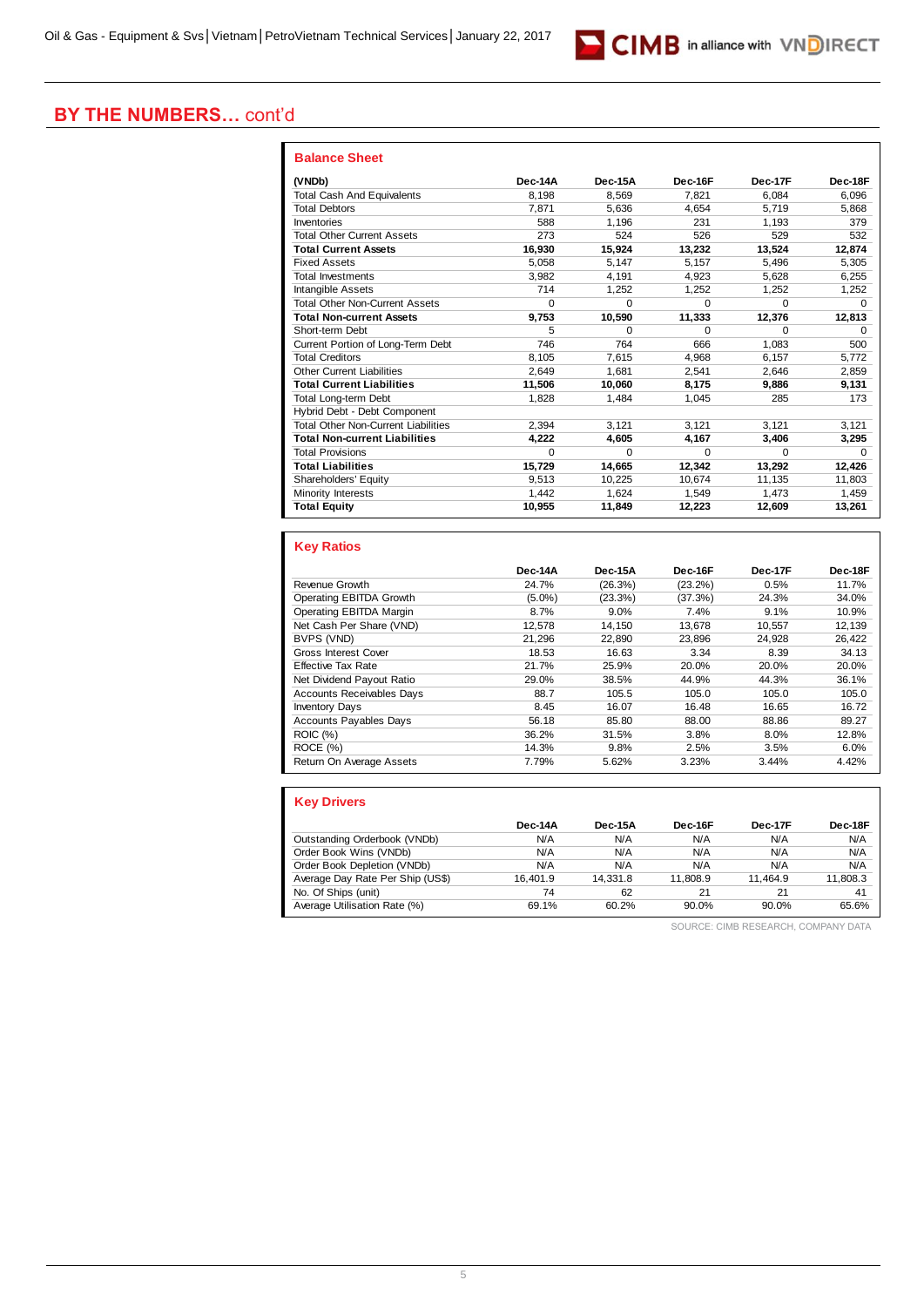

#### **DISCLAIMER** #01

The content of this report (including the views and opinions expressed therein, and the information comprised therein) has been prepared by and belongs to CIMB and is distributed by CIMB.

This report is not directed to, or intended for distribution to or use by, any person or entity who is a citizen or resident of or located in any locality, state, country or other jurisdiction where such distribution, publication, availability or use would be contrary to law or regulation.

By accepting this report, the recipient hereof represents and warrants that he is entitled to receive such report in accordance with the restrictions set forth below and agrees to be bound by the limitations contained herein (including the "Restrictions on Distributions" set out below). Any failure to comply with these limitations may constitute a violation of law. This publication is being supplied to you strictly on the basis that it will remain confidential. No part of this report may be (i) copied, photocopied, duplicated, stored or reproduced in any form by any means or (ii) redistributed or passed on, directly or indirectly, to any other person in whole or in part, for any purpose without the prior written consent of CIMB. The information contained in this research report is prepared from data believed to be correct and reliable at the time of issue of this report. CIMB may or may not issue regular reports on the subject matter of this report at any frequency and may cease to do so or change the periodicity of reports at any time. CIMB is under no obligation to update this report in the event of a material change to the information contained in this report. CIMB has no, and will not accept any, obligation to (i) check or ensure that the contents of this report remain current, reliable or relevant, (ii) ensure that the content of this report constitutes all the information a prospective investor may require, (iii) ensure the adequacy, accuracy, completeness, reliability or fairness of any views, opinions and information, and accordingly, CIMB, or any of their respective affiliates, or its related persons (and their respective directors, associates, connected persons and/or employees) shall not be liable in any manner whatsoever for any consequences (including but not limited to any direct, indirect or consequential losses, loss of profits and damages) of any reliance thereon or usage thereof. In particular, CIMB disclaims all responsibility and liability for the views and opinions set out in this report.

Unless otherwise specified, this report is based upon sources which CIMB considers to be reasonable. Such sources will, unless otherwise specified, for market data, be market data and prices available from the main stock exchange or market where the relevant security is listed, or, where appropriate, any other market. Information on the accounts and business of company(ies) will generally be based on published statements of the company(ies), information disseminated by regulatory information services, other publicly available information and information resulting from our research.

Whilst every effort is made to ensure that statements of facts made in this report are accurate, all estimates, projections, forecasts, expressions of opinion and other subjective judgments contained in this report are based on assumptions considered to be reasonable as of the date of the document in which they are contained and must not be construed as a representation that the matters referred to therein will occur. Past performance is not a reliable indicator of future performance. The value of investments may go down as well as up and those investing may, depending on the investments in question, lose more than the initial investment. No report shall constitute an offer or an invitation by or on behalf of CIMB or its affiliates to any person to buy or sell any investments.

CIMB, its affiliates and related companies, their directors, associates, connected parties and/or employees may own or have positions in securities of the company(ies) covered in this research report or any securities related thereto and may from time to time add to or dispose of, or may be materially interested in, any such securities. Further, CIMB, its affiliates and its related companies do and seek to do business with the company(ies) covered in this research report and may from time to time act as market maker or have assumed an underwriting commitment in securities of such company(ies), may sell them to or buy them from customers on a principal basis and may also perform or seek to perform significant investment banking, advisory, underwriting or placement services for or relating to such company(ies) as well as solicit such investment, advisory or other services from any entity mentioned in this report.

CIMB or its affiliates may enter into an agreement with the company(ies) covered in this report relating to the production of research reports. CIMB may disclose the contents of this report to the company(ies) covered by it and may have amended the contents of this report following such disclosure.

The analyst responsible for the production of this report hereby certifies that the views expressed herein accurately and exclusively reflect his or her personal views and opinions about any and all of the issuers or securities analysed in this report and were prepared independently and autonomously. No part of the compensation of the analyst(s) was, is, or will be directly or indirectly related to the inclusion of specific recommendations(s) or view(s) in this report. CIMB prohibits the analyst(s) who prepared this research report from receiving any compensation, incentive or bonus based on specific investment banking transactions or for providing a specific recommendation for, or view of, a particular company. Information barriers and other arrangements may be established where necessary to prevent conflicts of interests arising. However, the analyst(s) may receive compensation that is based on his/their coverage of company(ies) in the performance of his/their duties or the performance of his/their recommendations and the research personnel involved in the preparation of this report may also participate in the solicitation of the businesses as described above. In reviewing this research report, an investor should be aware that any or all of the foregoing, among other things, may give rise to real or potential conflicts of interest. Additional information is, subject to the duties of confidentiality, available on request.

Reports relating to a specific geographical area are produced by the corresponding CIMB entity as listed in the table below. The term "CIMB" shall denote, where appropriate, the relevant entity distributing or disseminating the report in the particular jurisdiction referenced below, or, in every other case, CIMB Group Holdings Berhad ("**CIMBGH**") and its affiliates, subsidiaries and related companies.

| Country     | <b>CIMB Entity</b>                      | <b>Regulated by</b>                                             |
|-------------|-----------------------------------------|-----------------------------------------------------------------|
| Hong Kong   | <b>CIMB Securities Limited</b>          | Securities and Futures Commission Hong Kong                     |
| India       | CIMB Securities (India) Private Limited | Securities and Exchange Board of India (SEBI)                   |
| Indonesia   | PT CIMB Securities Indonesia            | Financial Services Authority of Indonesia                       |
| Malavsia    | <b>CIMB Investment Bank Berhad</b>      | Securities Commission Malaysia                                  |
| Singapore   | CIMB Research Pte. Ltd.                 | Monetary Authority of Singapore                                 |
| South Korea | CIMB Securities Limited, Korea Branch   | Financial Services Commission and Financial Supervisory Service |
| Taiwan      | CIMB Securities Limited, Taiwan Branch  | <b>Financial Supervisory Commission</b>                         |
| Thailand    | CIMB Securities (Thailand) Co. Ltd.     | Securities and Exchange Commission Thailand                     |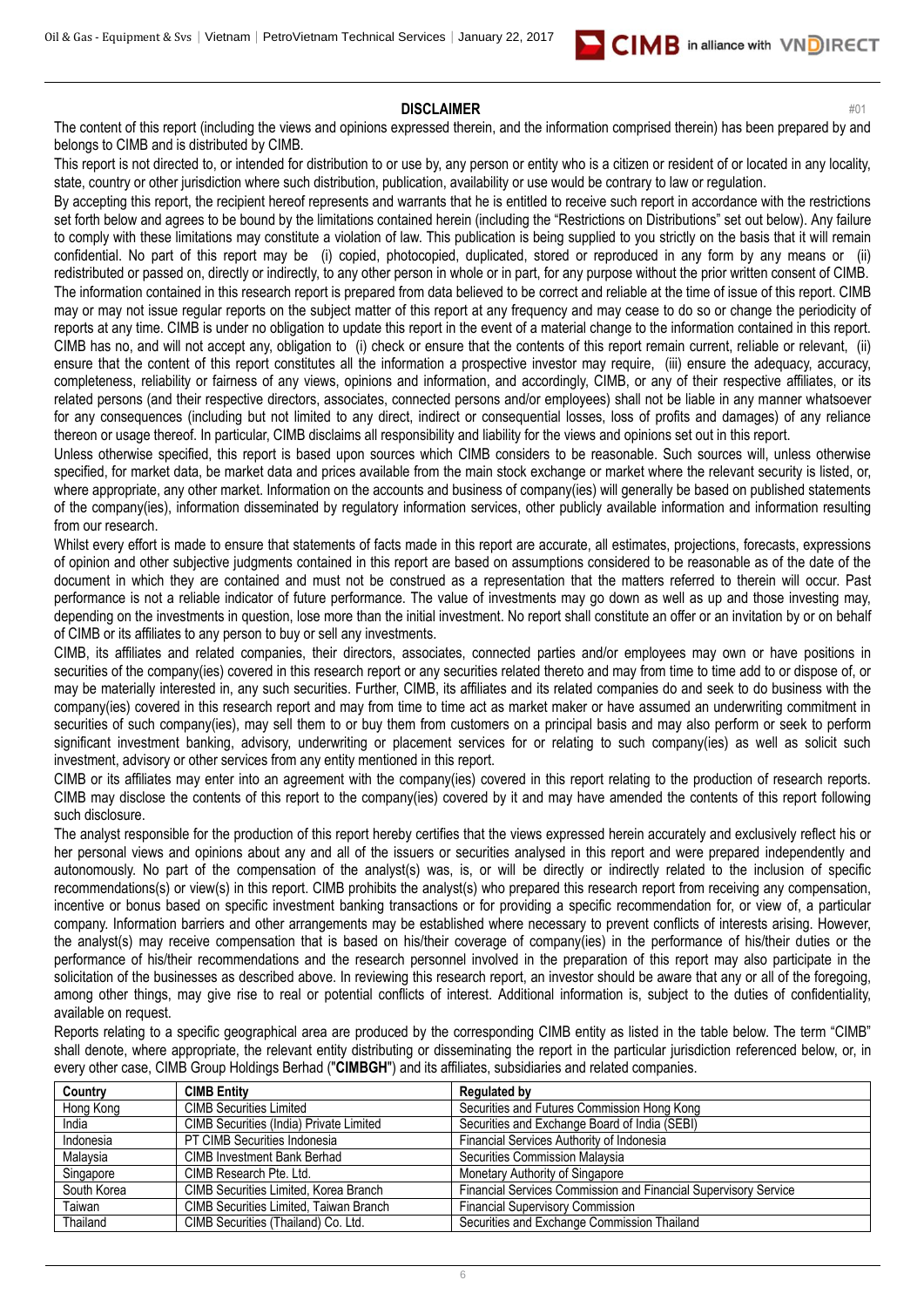

(i) As of January 20, 2017 CIMB has a proprietary position in the securities (which may include but not limited to shares, warrants, call warrants and/or any other derivatives) in the following company or companies covered or recommended in this report:

#### (a) CSE Global, Mermaid Maritime

(ii) As of January 22, 2017, the analyst(s) who prepared this report, and the associate(s), has / have an interest in the securities (which may include but not limited to shares, warrants, call warrants and/or any other derivatives) in the following company or companies covered or recommended in this report:

(a) -

This report does not purport to contain all the information that a prospective investor may require. CIMB or any of its affiliates does not make any guarantee, representation or warranty, express or implied, as to the adequacy, accuracy, completeness, reliability or fairness of any such information and opinion contained in this report. Neither CIMB nor any of its affiliates nor its related persons shall be liable in any manner whatsoever for any consequences (including but not limited to any direct, indirect or consequential losses, loss of profits and damages) of any reliance thereon or usage thereof.

This report is general in nature and has been prepared for information purposes only. It is intended for circulation amongst CIMB and its affiliates' clients generally and does not have regard to the specific investment objectives, financial situation and the particular needs of any specific person who may receive this report. The information and opinions in this report are not and should not be construed or considered as an offer, recommendation or solicitation to buy or sell the subject securities, related investments or other financial instruments or any derivative instrument, or any rights pertaining thereto.

Investors are advised to make their own independent evaluation of the information contained in this research report, consider their own individual investment objectives, financial situation and particular needs and consult their own professional and financial advisers as to the legal, business, financial, tax and other aspects before participating in any transaction in respect of the securities of company(ies) covered in this research report. The securities of such company(ies) may not be eligible for sale in all jurisdictions or to all categories of investors.

**Australia:** Despite anything in this report to the contrary, this research is provided in Australia by CIMB Securities (Singapore) Pte. Ltd. and CIMB Securities Limited. This research is only available in Australia to persons who are "wholesale clients" (within the meaning of the Corporations Act 2001 (Cth) and is supplied solely for the use of such wholesale clients and shall not be distributed or passed on to any other person. You represent and warrant that if you are in Australia, you are a "wholesale client". This research is of a general nature only and has been prepared without taking into account the objectives, financial situation or needs of the individual recipient. CIMB Securities (Singapore) Pte. Ltd. and CIMB Securities Limited do not hold, and are not required to hold an Australian financial services licence. CIMB Securities (Singapore) Pte. Ltd. and CIMB Securities Limited rely on "passporting" exemptions for entities appropriately licensed by the Monetary Authority of Singapore (under ASIC Class Order 03/1102) and the Securities and Futures Commission in Hong Kong (under ASIC Class Order 03/1103).

**Canada:** This research report has not been prepared in accordance with the disclosure requirements of Dealer Member Rule 3400 – Research Restrictions and Disclosure Requirements of the Investment Industry Regulatory Organization of Canada. For any research report distributed by CIBC, further disclosures related to CIBC conflicts of interest can be found at https://researchcentral.cibcwm.com .

**China:** For the purpose of this report, the People's Republic of China ("PRC") does not include the Hong Kong Special Administrative Region, the Macau Special Administrative Region or Taiwan. The distributor of this report has not been approved or licensed by the China Securities Regulatory Commission or any other relevant regulatory authority or governmental agency in the PRC. This report contains only marketing information. The distribution of this report is not an offer to buy or sell to any person within or outside PRC or a solicitation to any person within or outside of PRC to buy or sell any instruments described herein. This report is being issued outside the PRC to a limited number of institutional investors and may not be provided to any person other than the original recipient and may not be reproduced or used for any other purpose.

France: Only qualified investors within the meaning of French law shall have access to this report. This report shall not be considered as an offer to subscribe to, or used in connection with, any offer for subscription or sale or marketing or direct or indirect distribution of financial instruments and it is not intended as a solicitation for the purchase of any financial instrument.

**Germany:** This report is only directed at persons who are professional investors as defined in sec 31a(2) of the German Securities Trading Act (WpHG). This publication constitutes research of a non-binding nature on the market situation and the investment instruments cited here at the time of the publication of the information.

The current prices/yields in this issue are based upon closing prices from Bloomberg as of the day preceding publication. Please note that neither the German Federal Financial Supervisory Agency (BaFin), nor any other supervisory authority exercises any control over the content of this report.

**Hong Kong:** This report is issued and distributed in Hong Kong by CIMB Securities Limited ("CHK") which is licensed in Hong Kong by the Securities and Futures Commission for Type 1 (dealing in securities), Type 4 (advising on securities) and Type 6 (advising on corporate finance) activities. Any investors wishing to purchase or otherwise deal in the securities covered in this report should contact the Head of Sales at CIMB Securities Limited. The views and opinions in this research report are our own as of the date hereof and are subject to change. If the Financial Services and Markets Act of the United Kingdom or the rules of the Financial Conduct Authority apply to a recipient, our obligations owed to such recipient therein are unaffected. CHK has no obligation to update its opinion or the information in this research report.

This publication is strictly confidential and is for private circulation only to clients of CHK.

CIMB Securities Limited does not make a market on the securities mentioned in the report.

**India:** This report is issued and distributed in India by CIMB Securities (India) Private Limited ("CIMB India") which is registered with SEBI as a stock-broker under the Securities and Exchange Board of India (Stock Brokers and Sub-Brokers) Regulations, 1992, the Securities and Exchange Board of India (Research Analyst) Regulations, 2014 (SEBI Registration Number INH000000669) and in accordance with the provisions of Regulation 4 (g) of the Securities and Exchange Board of India (Investment Advisers) Regulations, 2013, CIMB India is not required to seek registration with SEBI as an Investment Adviser.

The research analysts, strategists or economists principally responsible for the preparation of this research report are segregated from equity stock broking and merchant banking of CIMB India and they have received compensation based upon various factors, including quality, accuracy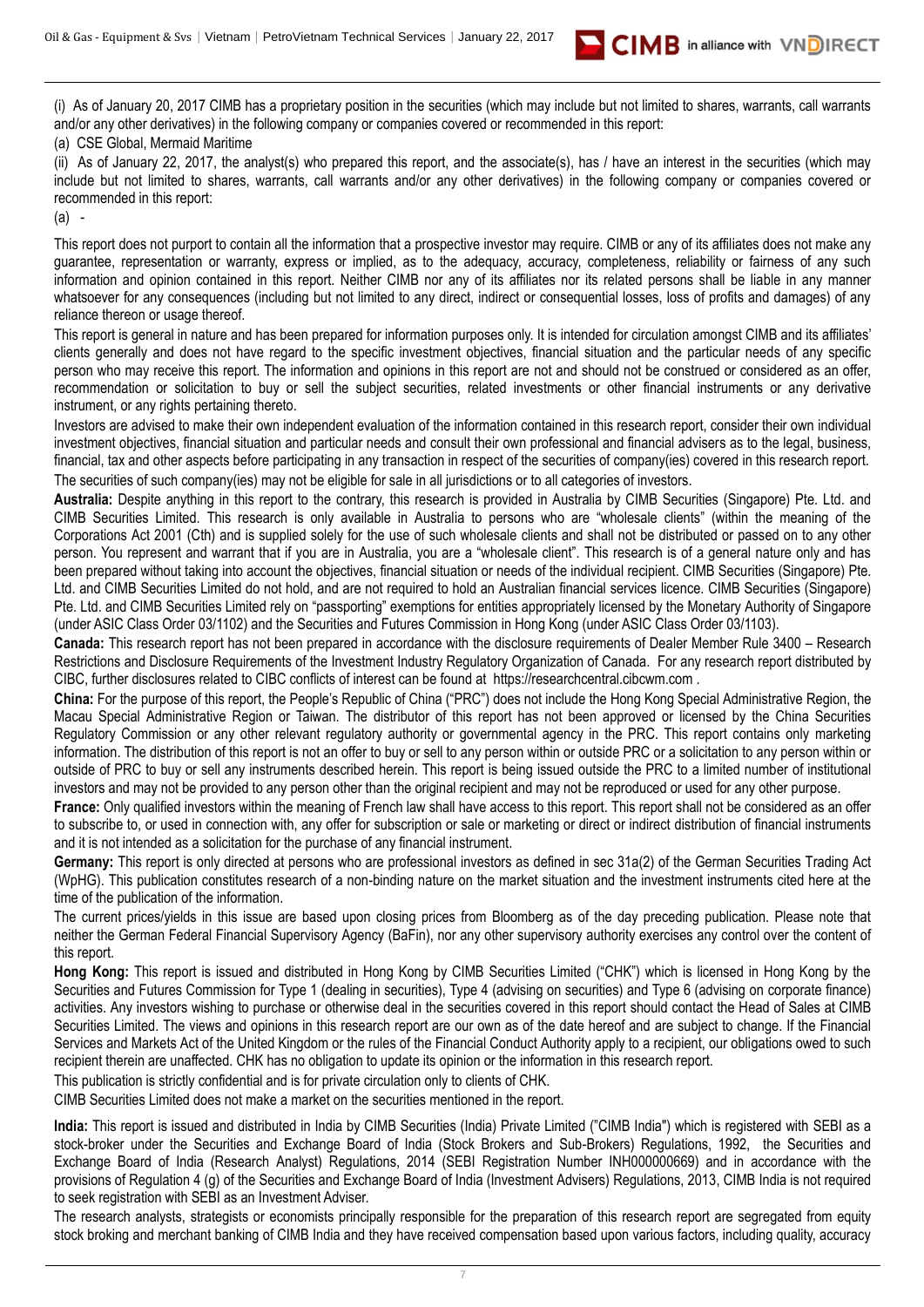and value of research, firm profitability or revenues, client feedback and competitive factors. Research analysts', strategists' or economists' compensation is not linked to investment banking or capital markets transactions performed or proposed to be performed by CIMB India or its affiliates."

**Indonesia:** This report is issued and distributed by PT CIMB Securities Indonesia ("CIMBI"). The views and opinions in this research report are our own as of the date hereof and are subject to change. If the Financial Services and Markets Act of the United Kingdom or the rules of the Financial Conduct Authority apply to a recipient, our obligations owed to such recipient therein are unaffected. CIMBI has no obligation to update its opinion or the information in this research report. Neither this report nor any copy hereof may be distributed in Indonesia or to any Indonesian citizens wherever they are domiciled or to Indonesian residents except in compliance with applicable Indonesian capital market laws and regulations.

This research report is not an offer of securities in Indonesia. The securities referred to in this research report have not been registered with the Financial Services Authority (Otoritas Jasa Keuangan) pursuant to relevant capital market laws and regulations, and may not be offered or sold within the territory of the Republic of Indonesia or to Indonesian citizens through a public offering or in circumstances which constitute an offer within the meaning of the Indonesian capital market law and regulations.

**Ireland:** CIMB is not an investment firm authorised in the Republic of Ireland and no part of this document should be construed as CIMB acting as, or otherwise claiming or representing to be, an investment firm authorised in the Republic of Ireland.

**Malaysia:** This report is issued and distributed by CIMB Investment Bank Berhad ("CIMB") solely for the benefit of and for the exclusive use of our clients. If the Financial Services and Markets Act of the United Kingdom or the rules of the Financial Conduct Authority apply to a recipient, our obligations owed to such recipient therein are unaffected. CIMB has no obligation to update, revise or reaffirm its opinion or the information in this research reports after the date of this report.

**New Zealand:** In New Zealand, this report is for distribution only to persons who are wholesale clients pursuant to section 5C of the Financial Advisers Act 2008.

**Singapore:** This report is issued and distributed by CIMB Research Pte Ltd ("CIMBR"). CIMBR is a financial adviser licensed under the Financial Advisers Act, Cap 110 ("FAA") for advising on investment products, by issuing or promulgating research analyses or research reports, whether in electronic, print or other form. Accordingly CIMBR is a subject to the applicable rules under the FAA unless it is able to avail itself to any prescribed exemptions.

Recipients of this report are to contact CIMB Research Pte Ltd, 50 Raffles Place, #19-00 Singapore Land Tower, Singapore in respect of any matters arising from, or in connection with this report. CIMBR has no obligation to update its opinion or the information in this research report. This publication is strictly confidential and is for private circulation only. If you have not been sent this report by CIMBR directly, you may not rely, use or disclose to anyone else this report or its contents.

If the recipient of this research report is not an accredited investor, expert investor or institutional investor, CIMBR accepts legal responsibility for the contents of the report without any disclaimer limiting or otherwise curtailing such legal responsibility. If the recipient is an accredited investor, expert investor or institutional investor, the recipient is deemed to acknowledge that CIMBR is exempt from certain requirements under the FAA and its attendant regulations, and as such, is exempt from complying with the following :

(a) Section 25 of the FAA (obligation to disclose product information);

(b) Section 27 (duty not to make recommendation with respect to any investment product without having a reasonable basis where you may be reasonably expected to rely on the recommendation) of the FAA;

(c) MAS Notice on Information to Clients and Product Information Disclosure [Notice No. FAA-N03];

(d) MAS Notice on Recommendation on Investment Products [Notice No. FAA-N16];

(e) Section 36 (obligation on disclosure of interest in securities), and

(f) any other laws, regulations, notices, directive, guidelines, circulars and practice notes which are relates to the above, to the extent permitted by applicable laws, as may be amended from time to time, and any other laws, regulations, notices, directive, guidelines, circulars, and practice notes as we may notify you from time to time. In addition, the recipient who is an accredited investor, expert investor or institutional investor acknowledges that a CIMBR is exempt from Section 27 of the FAA, the recipient will also not be able to file a civil claim against CIMBR for any loss or damage arising from the recipient's reliance on any recommendation made by CIMBR which would otherwise be a right that is available to the recipient under Section 27 of the FAA, the recipient will also not be able to file a civil claim against CIMBR for any loss or damage arising from the recipient's reliance on any recommendation made by CIMBR which would otherwise be a right that is available to the recipient under Section 27 of the FAA.

CIMB Research Pte Ltd ("CIMBR"), its affiliates and related companies, their directors, associates, connected parties and/or employees may own or have positions in securities of the company(ies) covered in this research report or any securities related thereto and may from time to time add to or dispose of, or may be materially interested in, any such securities. Further, CIMBR, its affiliates and its related companies do and seek to do business with the company(ies) covered in this research report and may from time to time act as market maker or have assumed an underwriting commitment in securities of such company(ies), may sell them to or buy them from customers on a principal basis and may also perform or seek to perform significant investment banking, advisory, underwriting or placement services for or relating to such company(ies) as well as solicit such investment, advisory or other services from any entity mentioned in this report.

As of January 20, 2017, CIMBR does not have a proprietary position in the recommended securities in this report.

CIMB Securities Singapore Pte Ltd and/or CIMB Bank does not make a market on the securities mentioned in the report.

**South Korea:** This report is issued and distributed in South Korea by CIMB Securities Limited, Korea Branch ("CIMB Korea") which is licensed as a cash equity broker, and regulated by the Financial Services Commission and Financial Supervisory Service of Korea. In South Korea, this report is for distribution only to professional investors under Article 9(5) of the Financial Investment Services and Capital Market Act of Korea ("FSCMA").

**Spain:** This document is a research report and it is addressed to institutional investors only. The research report is of a general nature and not personalised and does not constitute investment advice so, as the case may be, the recipient must seek proper advice before adopting any investment decision. This document does not constitute a public offering of securities.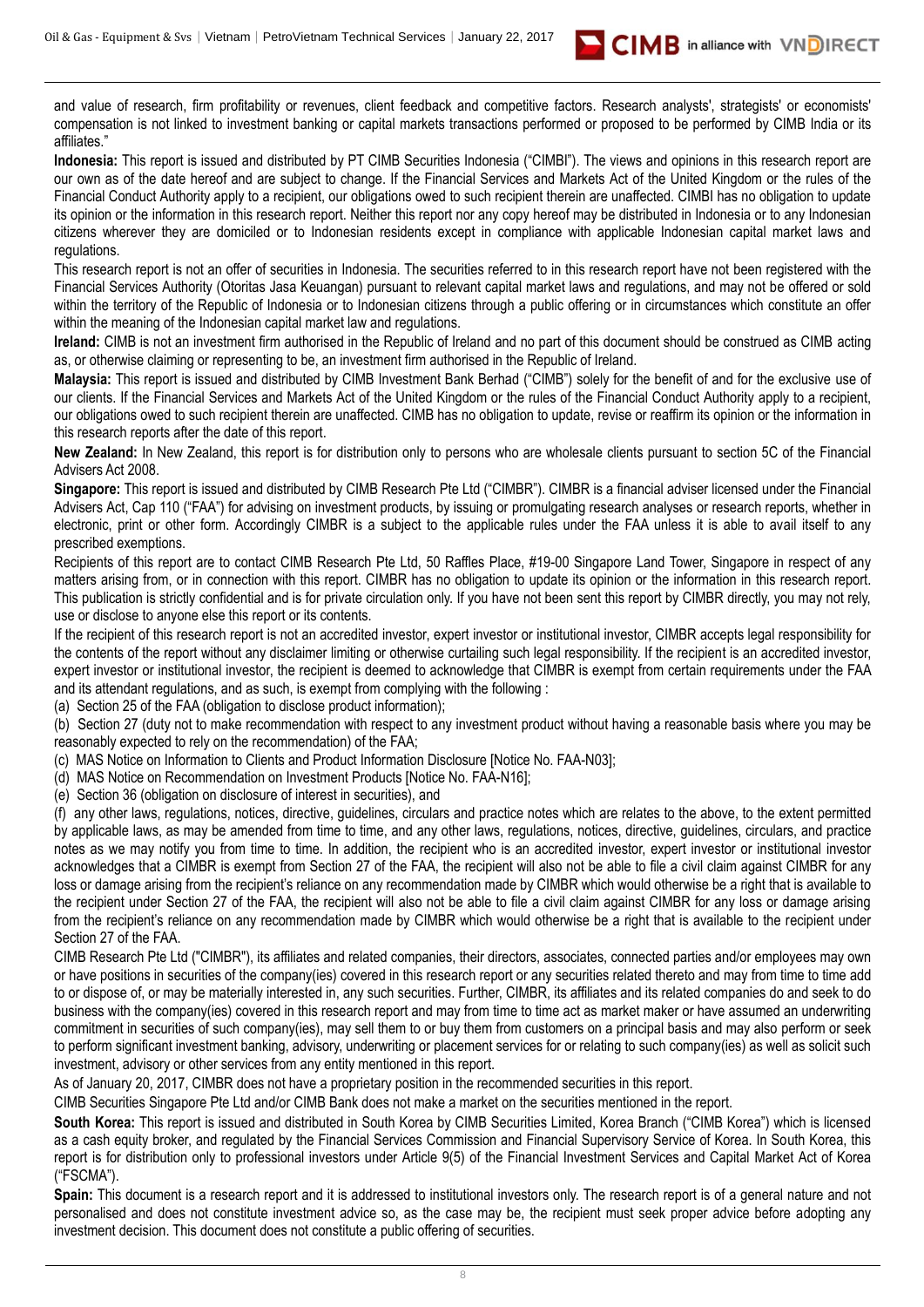CIMB is not registered with the Spanish Comision Nacional del Mercado de Valores to provide investment services.

**Sweden:** This report contains only marketing information and has not been approved by the Swedish Financial Supervisory Authority. The distribution of this report is not an offer to sell to any person in Sweden or a solicitation to any person in Sweden to buy any instruments described herein and may not be forwarded to the public in Sweden.

**CIMB** in alliance with VNDIRECT

**Switzerland:** This report has not been prepared in accordance with the recognized self-regulatory minimal standards for research reports of banks issued by the Swiss Bankers' Association (Directives on the Independence of Financial Research).

Taiwan: This research report is not an offer or marketing of foreign securities in Taiwan. The securities as referred to in this research report have not been and will not be registered with the Financial Supervisory Commission of the Republic of China pursuant to relevant securities laws and regulations and may not be offered or sold within the Republic of China through a public offering or in circumstances which constitutes an offer or a placement within the meaning of the Securities and Exchange Law of the Republic of China that requires a registration or approval of the Financial Supervisory Commission of the Republic of China.

**Thailand:** This report is issued and distributed by CIMB Securities (Thailand) Company Limited ("CIMBS") based upon sources believed to be reliable (but their accuracy, completeness or correctness is not guaranteed). The statements or expressions of opinion herein were arrived at after due and careful consideration for use as information for investment. Such opinions are subject to change without notice and CIMBS has no obligation to update its opinion or the information in this research report.

If the Financial Services and Markets Act of the United Kingdom or the rules of the Financial Conduct Authority apply to a recipient, our obligations owed to such recipient are unaffected.

CIMB Securities (Thailand) Co., Ltd. may act or acts as Market Maker, and issuer and offerer of Derivative Warrants and Structured Note which may have the following securities as its underlying securities. Investors should carefully read and study the details of the derivative warrants in the prospectus before making investment decisions.

AAV, ADVANC, AMATA, AOT, AP, BA, BANPU, BBL, BCH, BCP, BDMS, BEAUTY, BEC, BEM, BH, BIG, BLA, BLAND, BTS, CBG, CENTEL, CHG, CK, CKP, COM7, CPALL, CPF, CPN, DELTA, DTAC, EGCO, EPG, GLOBAL, GLOW, GPSC, GUNKUL, HANA, HMPRO, ICHI, IFEC, INTUCH, IRPC, ITD, IVL, KAMART, KBANK, KCE, KKP, KTB, KTC, LH, LHBANK, LPN, MAJOR, MINT, MTLS, PLANB, PSH, PTG, PTT, PTTEP, PTTGC, QH, ROBINS, RS, S, SAMART, SAWAD, SCB, SCC, SCN, SGP, SIRI, SPALI, SPCG, SPRC, STEC, STPI, SUPER, TASCO, TCAP, THAI, THANI, THCOM, TISCO, TKN, TMB, TOP, TPIPL, TRUE, TTA, TTCL, TTW, TU, TVO, UNIQ, VGI, VIBHA, VNG, WHA.

#### **Corporate Governance Report:**

The disclosure of the survey result of the Thai Institute of Directors Association ("IOD") regarding corporate governance is made pursuant to the policy of the Office of the Securities and Exchange Commission. The survey of the IOD is based on the information of a company listed on the Stock Exchange of Thailand and the Market for Alternative Investment disclosed to the public and able to be accessed by a general public investor. The result, therefore, is from the perspective of a third party. It is not an evaluation of operation and is not based on inside information.

The survey result is as of the date appearing in the Corporate Governance Report of Thai Listed Companies. As a result, the survey result may be changed after that date. CIMBS does not confirm nor certify the accuracy of such survey result.

| $S_{max}$<br>----<br>Rande | 100<br>۵n<br>1 U U<br>JU | .on<br>or<br>೦೭<br>υv | 70<br>$\rightarrow$<br>. | $\sim$ $\sim$<br>Beld<br>$\cdot$ $\sim$<br>эw<br>ו טש | Resul<br><b>NIC</b><br><b>INAV</b> |
|----------------------------|--------------------------|-----------------------|--------------------------|-------------------------------------------------------|------------------------------------|
| Dе<br>IDIION:              | Excellent                | Gooc<br>Ver           | Goog                     | N/A                                                   |                                    |

**United Arab Emirates:** The distributor of this report has not been approved or licensed by the UAE Central Bank or any other relevant licensing authorities or governmental agencies in the United Arab Emirates. This report is strictly private and confidential and has not been reviewed by, deposited or registered with UAE Central Bank or any other licensing authority or governmental agencies in the United Arab Emirates. This report is being issued outside the United Arab Emirates to a limited number of institutional investors and must not be provided to any person other than the original recipient and may not be reproduced or used for any other purpose. Further, the information contained in this report is not intended to lead to the sale of investments under any subscription agreement or the conclusion of any other contract of whatsoever nature within the territory of the United Arab Emirates.

**United Kingdom:** In the United Kingdom and European Economic Area, this report is being disseminated by CIMB Securities (UK) Limited ("CIMB UK"). CIMB UK is authorized and regulated by the Financial Conduct Authority and its registered office is at 27 Knightsbridge, London, SW1X7YB. Unless specified to the contrary, this report has been issued and approved for distribution in the U.K. and the EEA by CIMB UK. Investment research issued by CIMB UK has been prepared in accordance with CIMB Group's policies for managing conflicts of interest arising as a result of publication and distribution of investment research. This report is for distribution only to, and is solely directed at, selected persons on the basis that those persons: (a) are eligible counterparties and professional clients of CIMB UK; (b) have professional experience in matters relating to investments falling within Article 19(5) of the Financial Services and Markets Act 2000 (Financial Promotion) Order 2005 (as amended, the "Order"), (c) fall within Article 49(2)(a) to (d) ("high net worth companies, unincorporated associations etc") of the Order; (d) are outside the United Kingdom subject to relevant regulation in each jurisdiction, or (e) are persons to whom an invitation or inducement to engage in investment activity (within the meaning of section 21 of the Financial Services and Markets Act 2000) in connection with any investments to which this report relates may otherwise lawfully be communicated or caused to be communicated (all such persons together being referred to as "relevant persons"). This report is directed only at relevant persons and must not be acted on or relied on by persons who are not relevant persons. Any investment or investment activity to which this report relates is available only to relevant persons and will be engaged in only with relevant persons.

Where this report is labelled as non-independent, it does not provide an impartial or objective assessment of the subject matter and does not constitute independent "investment research" under the applicable rules of the Financial Conduct Authority in the UK. Consequently, any such non-independent report will not have been prepared in accordance with legal requirements designed to promote the independence of investment research and will not subject to any prohibition on dealing ahead of the dissemination of investment research. Any such non-independent report must be considered as a marketing communication.

**United States:** This research report is distributed in the United States of America by CIMB Securities (USA) Inc, a U.S. registered broker-dealer and a related company of CIMB Research Pte Ltd, CIMB Investment Bank Berhad, PT CIMB Securities Indonesia, CIMB Securities (Thailand)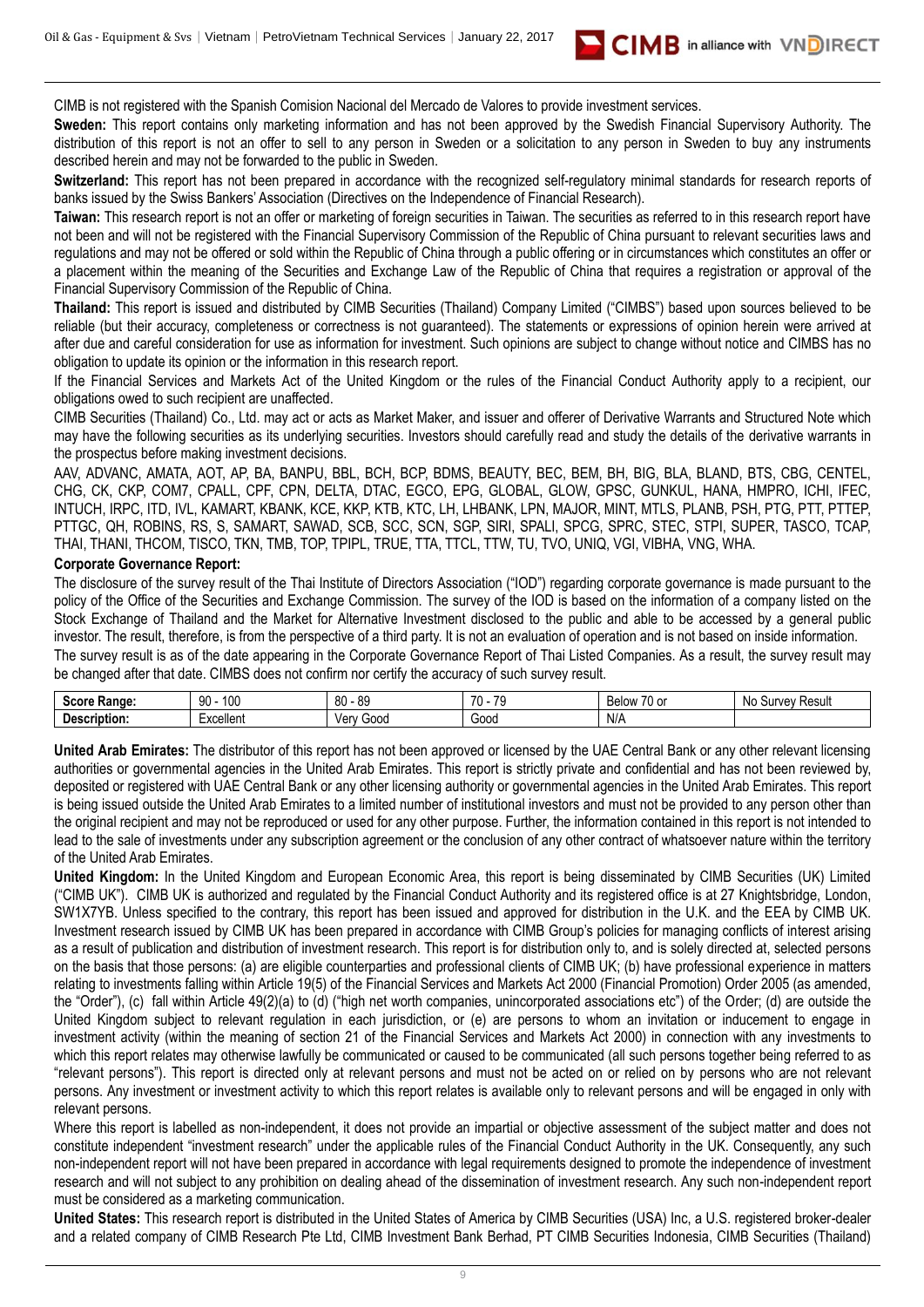

Co. Ltd, CIMB Securities Limited, CIMB Securities (India) Private Limited, and is distributed solely to persons who qualify as "U.S. Institutional Investors" as defined in Rule 15a-6 under the Securities and Exchange Act of 1934. This communication is only for Institutional Investors whose ordinary business activities involve investing in shares, bonds, and associated securities and/or derivative securities and who have professional experience in such investments. Any person who is not a U.S. Institutional Investor or Major Institutional Investor must not rely on this communication. The delivery of this research report to any person in the United States of America is not a recommendation to effect any transactions in the securities discussed herein, or an endorsement of any opinion expressed herein. CIMB Securities (USA) Inc, is a FINRA/SIPC member and takes responsibility for the content of this report. For further information or to place an order in any of the above-mentioned securities please contact a registered representative of CIMB Securities (USA) Inc.

CIMB Securities (USA) Inc does not make a market on the securities mentioned in the report.

**Other jurisdictions:** In any other jurisdictions, except if otherwise restricted by laws or regulations, this report is only for distribution to professional, institutional or sophisticated investors as defined in the laws and regulations of such jurisdictions.

| Distribution of stock ratings and investment banking clients for quarter ended on 31 December 2016 |                         |                                |  |  |  |
|----------------------------------------------------------------------------------------------------|-------------------------|--------------------------------|--|--|--|
| 1626 companies under coverage for quarter ended on 31 December 2016                                |                         |                                |  |  |  |
|                                                                                                    | Rating Distribution (%) | Investment Banking clients (%) |  |  |  |
| Add                                                                                                | 58.4%                   | 5.4%                           |  |  |  |
| Hold                                                                                               | 29.6%                   | 1.4%                           |  |  |  |
| Reduce                                                                                             | 11.6%                   | 0.4%                           |  |  |  |

#### **Spitzer Chart for stock being researched ( 2 year data )**



**Corporate Governance Report of Thai Listed Companies (CGR). CG Rating by the Thai Institute of Directors Association (Thai IOD) in 2016, Anti-Corruption 2016.**

**AAV** – Very Good, n/a, **ADVANC** – Very Good, Certified, **AEONTS** – Good, n/a, **AMATA** – Excellent, Declared, **ANAN** – Very Good, Declared, **AOT** – Excellent, Declared, **AP** – Very Good, Declared, **ASK** – Very Good, Declared, **ASP** – Very Good, Certified, **BANPU** – Very Good, Certified, **BAY** – Excellent, Certified, **BBL** – Very Good, Certified, **BCH** – not available, Declared, **BCP** - Excellent, Certified, **BEM** – Very Good, n/a, **BDMS** – Very Good, n/a, **BEAUTY** – Good, Declared, **BEC** - Good, n/a, **BH** - Good, Declared, **BIGC** - Excellent, Declared, **BJC** – Good, n/a, **BLA** – Very Good, Certified, **BPP** – not available, n/a, **BTS** - Excellent, Certified, **CBG** – Good, n/a, **CCET** – not available, n/a, **CENTEL** – Very Good, Certified, **CHG** – Very Good, n/a, **CK** – Excellent, n/a, **COL** – Very Good, Declared, **CPALL** – not available, Declared, **CPF** – Excellent, Declared, **CPN** - Excellent, Certified, **DELTA** - Excellent, Declared, **DEMCO** – Excellent, Certified, **DTAC** – Excellent, Certified, **EA** – Very Good, Declared, **ECL** – Good, Certified, **EGCO** - Excellent, Certified, **EPG** – Good, n/a, **GFPT** - Excellent, Declared, **GLOBAL** – Very Good, Declared, **GLOW** – Very Good, Certified, **GPSC** – Excellent, Declared, **GRAMMY** - Excellent, n/a, **GUNKUL** – Very Good, Declared, **HANA** - Excellent, Certified, **HMPRO** - Excellent, Declared, **ICHI** – Very Good, Declared, **INTUCH** - Excellent, Certified, **ITD** – Good, n/a, **IVL** - Excellent, Certified, **JAS** – not available, Declared, **JASIF** – not available, n/a, **JUBILE** – Good, Declared, **KAMART** – not available, n/a, **KBANK** - Excellent, Certified, **KCE** - Excellent, Certified, **KGI** – Good, Certified, **KKP** – Excellent, Certified, **KSL** – Very Good, Declared, **KTB** - Excellent, Certified, **KTC** – Excellent, Certified, **LH** - Very Good, n/a, **LPN** – Excellent, Declared, **M** – Very Good, Declared, **MAJOR** - Good, n/a, **MAKRO** – Good, Declared, **MALEE** – Very Good, Declared, **MBKET** – Very Good, Certified, **MC** – Very Good, Declared, **MCOT** – Excellent, Declared, **MEGA** – Very Good, Declared, **MINT** - Excellent, Certified, **MTLS** – Very Good, Declared, **NYT** – Excellent, n/a, **OISHI** – Very Good, n/a, **PLANB** – Very Good, Declared, **PSH** – not available, n/a, **PSL** - Excellent, Certified, **PTT** - Excellent, Certified, **PTTEP** - Excellent, Certified, **PTTGC** - Excellent, Certified, **QH** – Excellent, Declared, **RATCH** – Excellent, Certified, **ROBINS** – Very Good, Declared, **RS** – Very Good, n/a, **SAMART** - Excellent, n/a, **SAPPE** - Good, n/a, **SAT** – Excellent, Certified, **SAWAD** – Good, n/a, SC – Excellent, Declared, **SCB** - Excellent, Certified, **SCBLIF** – not available, n/a, **SCC** – Excellent, Certified, **SCN** – Good, Declared, **SCCC** - Excellent, Declared, **SIM** - Excellent, n/a, **SIRI** - Good, n/a, **SPALI** - Excellent, Declared, **SPRC** – Very Good, Declared, **STA** – Very Good, Declared, **STEC** – Excellent, n/a, **SVI** – Excellent, Certified, **TASCO** – Very Good, Declared, **TCAP** – Excellent, Certified, **THAI** – Very Good, Declared, **THANI** – Very Good, Certified, **THCOM** – Excellent, Certified, **THRE** – Very Good, Certified, **THREL** – Very Good, Certified, **TICON** – Very Good, Declared, **TISCO** - Excellent, Certified, **TK** – Very Good, n/a, **TKN** – Good, n/a, **TMB** - Excellent, Certified, **TOP** - Excellent, Certified, **TPCH** – Good, n/a, **TPIPP** – not available, n/a, **TRUE** – Very Good, Declared, **TTW** – Very Good, Declared, **TU** – Excellent, Declared, **UNIQ** – not available, Declared, **VGI** – Excellent, Declared, **WHA** – not available, Declared, **WHART** – not available, n/a, **WORK** – not available, n/a. **Institute of Directors (As of October 28, 2016)**<br> **Institute Channel Context Context Context Context Context Context Context Context Context Context Context Context Context Context Context Context Context Context Context** 

**Companies participating in Thailand's Private Sector Collective Action Coalition Against Corruption programme (Thai CAC) under Thai**